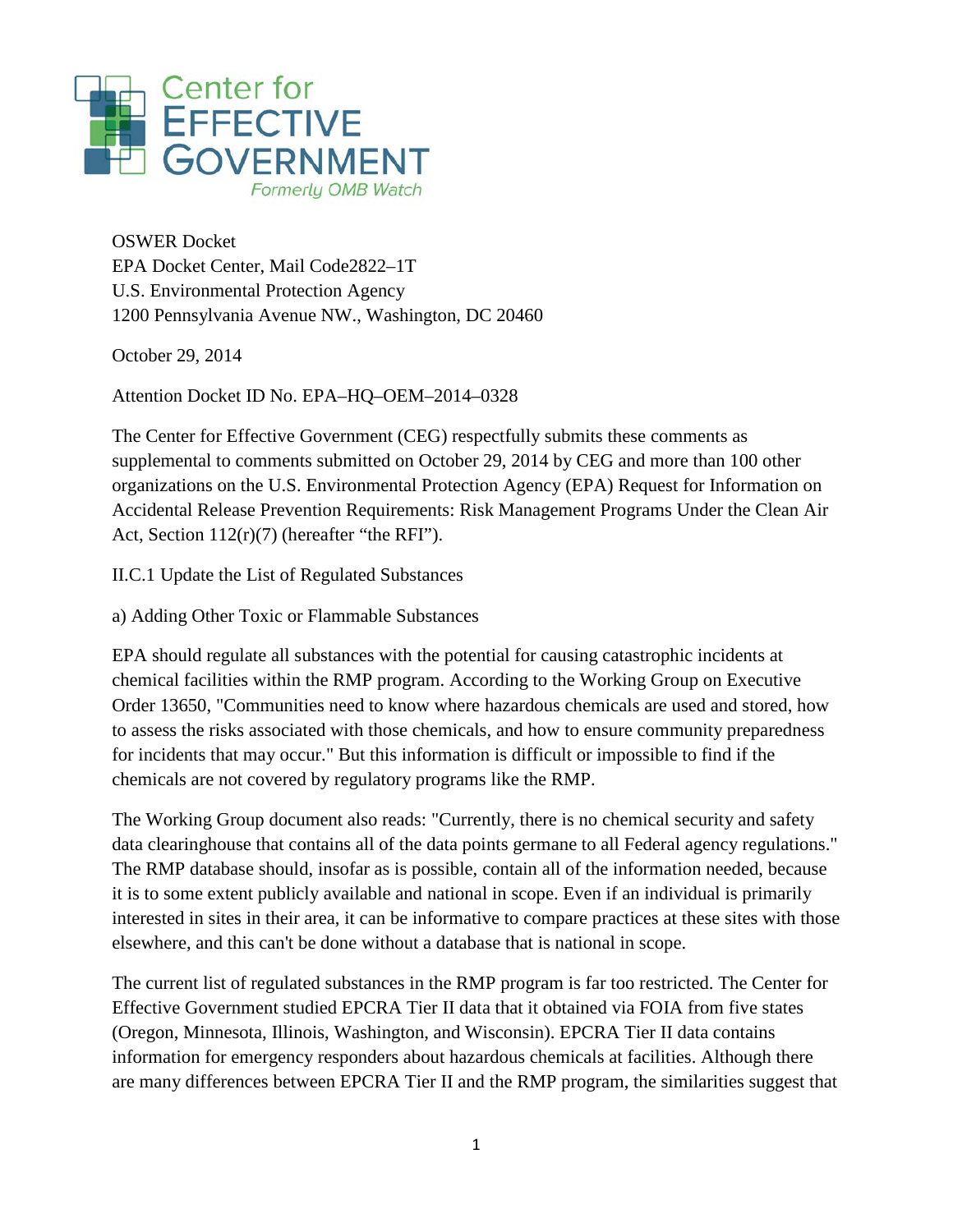EPA should examine EPCRA Tier II data closely for candidate chemicals that should be added to RMP.

Using a year of data from these five states, and considering only substances with more than a million total pounds on-site on average and more than 100 records, we found flammable chemicals like methanol, toluene, xylene, acetone, and butanone that are not listed in the RMP program, as well as toxic chemicals (or chemicals with other hazards) such as phenol, styrene, sulfuric acid, calcium hypochlorite, and hydrofluorosilicic acid. These are just a handful of examples of dangerous chemicals that are widely used in large quantities but are not included in the RMP program. EPA can collect and analyze Tier II data more easily than those outside the agency, and we urge it to conduct such a review for RMP candidate chemicals.

Another potential source of chemicals to add to the RMP program is the reports of chemical accidents sent to the National Response Center administered by the U.S. Coast Guard. The National Response Center maintains records of reported incidents going back through 1990, and these could be examined for significant incidents or recurring patterns of smaller ones if EPA has not yet done this already. If certain chemicals, even ones that aren't especially toxic or explosive, are repeatedly involved in accidents at facilities, EPA should consider including such chemicals in the RMP program. Ensuring that the RMP program includes a more comprehensive tracking of accidents involving chemicals will allow regulators, first responders, company representatives and others to use any patterns or reoccurrences to hopefully identify and address potential problems before any major accidents or releases.

b) Adding High and/or Low Explosives / d) Adding Reactive Substances / e) Adding Other Categories of Substances

EPA should add high explosives back to the RMP list since existing safety regulations are clearly not adequate to prevent significant accidents involving these substances. The 1998 explosion at Sierra Chemical Company's Kean Canyon explosives manufacturing plant and the 2011 explosion at Donaldson Enterprises in Waikele, Hawaii indicate that depending on existing safety regulations is wholly insufficient.

With regard to low explosives, reactive substances, and other categories of substances, we strongly urge EPA to add all substances with a significant chance of causing a catastrophic incident. There will be some additional cost for facilities to fill out RMP forms and do the planning involved, but that cost is minor compared to the damage, loss of life, and loss of public trust in industry and in the regulatory system when a major incident occurs and there is essentially no plan or public information available for dealing with it.

This omission was underscored in the aftermath of the West, Texas explosion as CEG was contacted by members of the public with questions about whether there were similar hazards in their communities and whether plans existed to minimize those hazards. We had to tell the people who inquired that that the substance which had presumably caused the explosion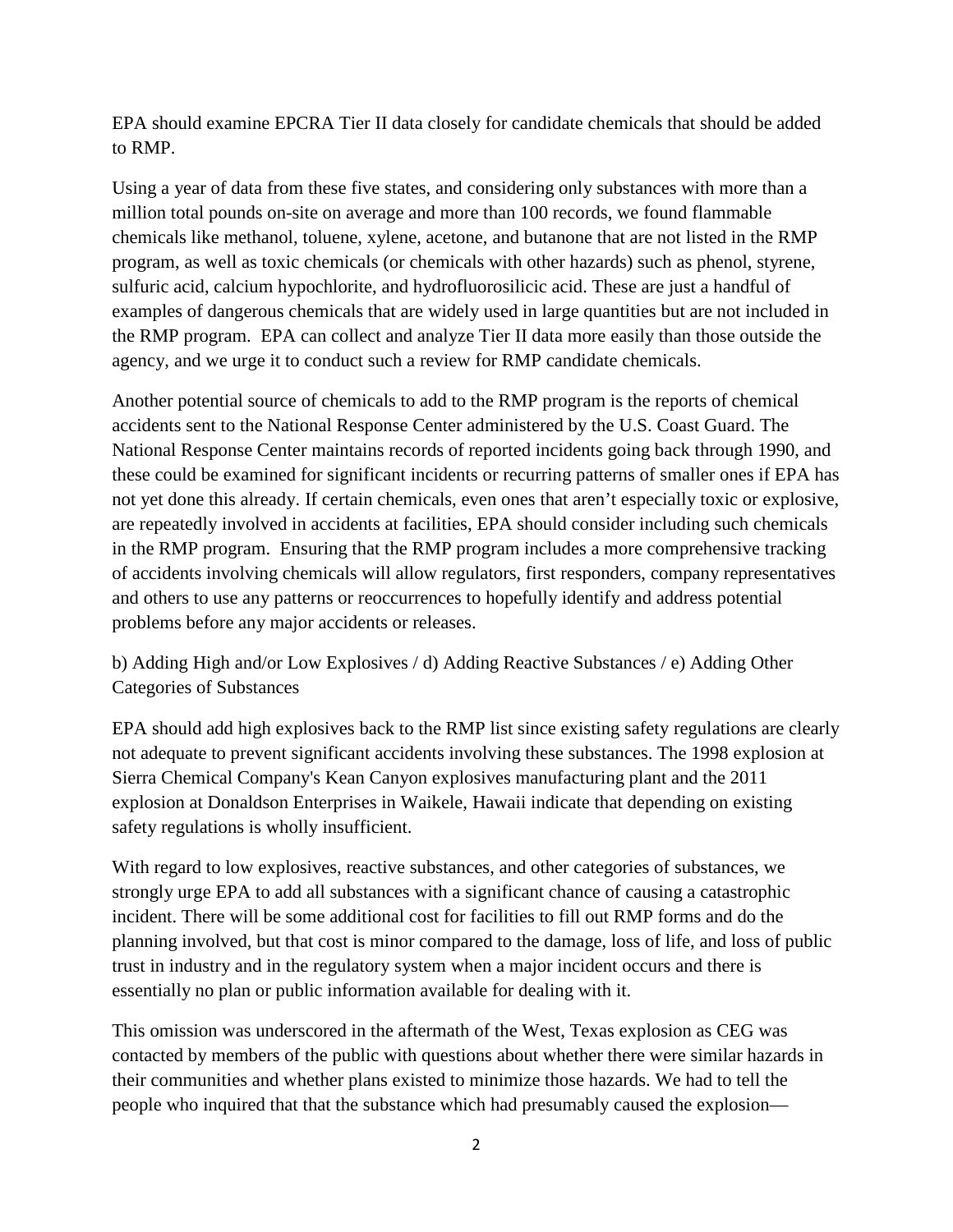ammonium nitrate-- isn't regulated within the RMP. This naturally -- and accurately -- leads to the conclusion that if the source of a major explosion isn't listed in EPA's primary national database concerned with planning for chemical accidents, then regulation and planning is inadequate. Communities need to be informed about potential risks and brought into planning on how to deal with them, and this can't be done if significant sources of risk aren't even tracked for planning purposes.

D. 9 Threshold Quantities and Off-Site Consequence Analysis Endpoints for Regulated Substances Based on Acute Exposure Guideline Level Toxicity Values

*Would revising the RMP rule to incorporate AEGL–2 and ERPG–2 values (when an AEGL is not available), as the basis for TQs and toxic endpoints make the RMP rule more protective of human health and the environment?*

We strongly support using AEGL and modified ERPG values (when an AEGL is not available) as the basis for modifying the RMP rule with respect to calculating the threshold quantities and toxicity endpoints in place of the Immediately Dangerous to Life and Health (IDLH) values, or an approximation of the IDLH based on animal toxicity data, as the basis for establishing the toxicity Level of Concern (LOC) EPA uses for calculating threshold quantities and off-site consequence analysis endpoints. We support using the AEGL/modified ERPG values in place of the IDLH values as being more protective of public health and safety.

The IDLH is defined as the maximum concentration from which one could escape within 30 minutes without any escape-impairing symptoms or any irreversible health effects. However, as EPA notes the IDLH is based upon response of healthy male worker-population and does not take into account the exposure of more sensitive individuals, such as the elderly, pregnant women, children or people with various health problems. Further, the IDLH is based upon a maximum 30-minute exposure period which may underestimate actual exposures to accidental airborne releases. Last, the IDLH may not reflect the concentration that could result in serious but reversible injury because IDLHs were designed only to protect workers against concentrations that would cause death, irreversible health effects, or other deleterious effects (e.g. disorientation or incoordination) that would prevent escape. As noted in the RFI, "the use of AEGLs to recalculate RMP reporting thresholds would better reflect the potential for adverse effects of an accidental release upon individuals in a community compared to IDLHs because AEGLs take into account the potential exposure of more sensitive individuals, the potential for longer periods of exposure, and the potential for serious but reversible injuries" (pg. 44629).

Where AEGL values are not available for chemicals and EPA elects to use ERPG values for calculating threshold quantities and off-site consequence analyses, we support incorporating a safety factor into the ERPG value calculation. This safety factor should include consideration that ERPG values are limited to a 1-hour duration of exposure and therefore do not account for health endpoints that may occur at either shorter or longer durations of exposure, as well as the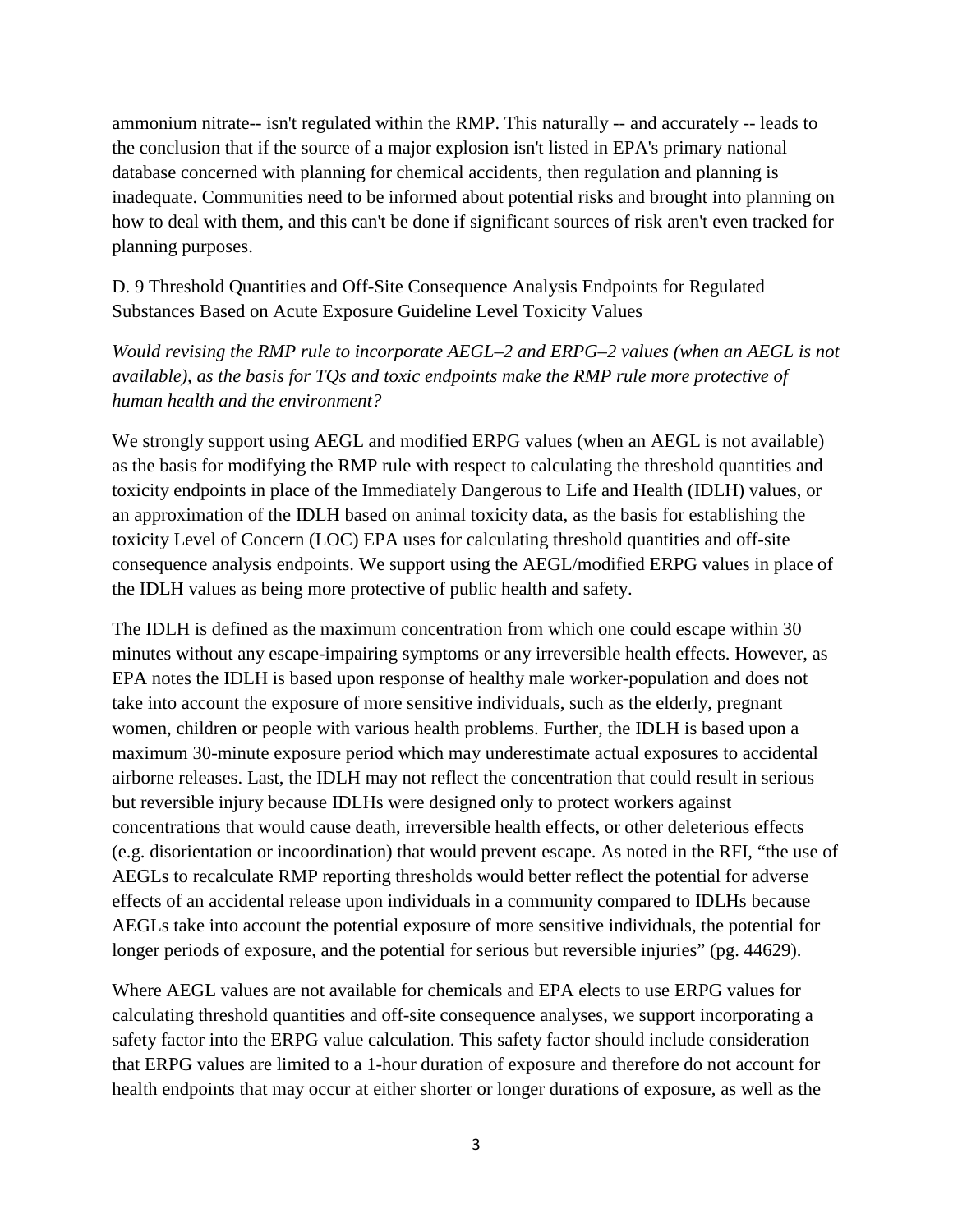fact that ERPG values do not consider health impacts on sensitive populations such as the elderly, children, and those with existing disease that are potentially more vulnerable to health effects from chemical exposures.

*Given that AEGLs are established with five different exposure periods (10 minutes, 30 minutes, 1 hour, 4 hours, and 8 hours), which exposure time should be used if the AEGL is used to determine the TQs and/or toxic endpoints?*

We support the use of AEGLs based on exposure periods associated with the adverse health impacts for the most sensitive members of the population.

*What should be the hierarchy for developing an alternative or equivalent LOC when an AEGL value has not been established for a toxic substance? Should ERPG values be used instead if they exist? If no ERPG value exists, should an LOC based on the IDLH value be used instead if it exists?*

As noted above, ERPG values should be modified with a safety factor to account for health impacts associated with exposure durations other than the 1-hour exposures used to develop ERPG values and an additional safety factor to account for consideration of effects on sensitive populations, which are not considered in development of ERPG values. Similarly, if IDLH values are used if no ERPG value exists for a chemical, safety factors should be incorporated into the IDLH value to account for health impacts on sensitive populations and exposure durations other than 30 minutes.

*Should EPA consider using AEGL–1 rather than AEGL–2 values for calculating reporting thresholds and toxic endpoints in order to address acute effects that are transient and reversible (such as discomfort and irritation)?*

We support the use of AEGL-1 rather than AEGL-2 values for calculating reporting thresholds and toxicity endpoints to address acute effects that are transient and reversible. Acute effects that are transient and reversible may be sufficient to impair the ability of potentially exposed individuals to avoid accident-related airborne chemical exposures. Using the example of sulfur dioxide  $(SO_2)$ , which is discussed in this section of the RFI, there is extensive clinical study evidence that asthmatics respond with acute asthma symptoms and reversible loss of lung function with  $SO_2$  exposures as brief as five minutes with exercise (as might be the case with individuals running to escape a chemical release). The American Thoracic Society (ATS) has deemed that reversible loss of lung function in combination with the presence of symptoms be considered an adverse health effect that should be protected against. The ATS also notes that "air pollution-related symptoms associated with diminished quality of life or with a change in clinical status should be cons[i](#page-4-0)dered as adverse at the individual level"<sup>i</sup>.

The AEGL-2 for  $SO_2$  is 75 ppb for all exposure times, while the corresponding AEGL-1 is set at 20 ppb. As noted in the 2008 EPA Integrated Science Assessment for Sulfur Dioxide  $(ISA)^{ii}$  $(ISA)^{ii}$  $(ISA)^{ii}$ ,